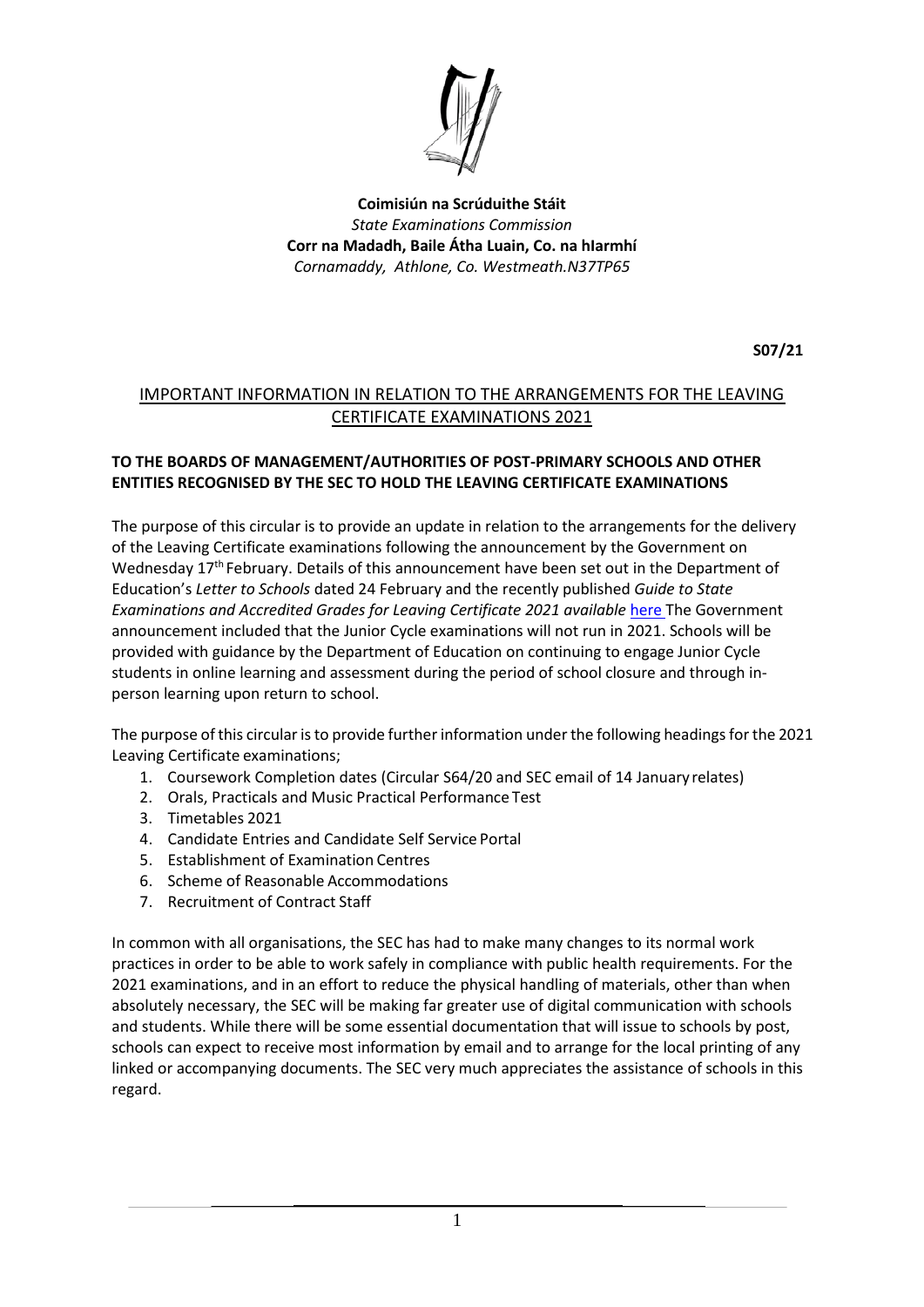### **Note on Support for Schools**

The SEC provides financial support for schools in the administration of the annual Junior Cycle and Leaving Certificate examinations. Under the current scheme, school authorities have discretion to engage an Examinations Aide for a period of 15 days each year to assist the Principal during the state examinations or to fully substitute for the Principal if they are unavailable for any reason. Additional days are also available to schools based on the number of examination candidates and the duration of the timetable in that school. The Examination Aide days are to be used for both the written examinations and the related assessment components. In the context of the 2021 examinations and the system of accredited grades, and the very significant level of change required of schools, the SEC and the Department of Education are reviewing the supports necessary to support school management in the organisation and administration of both processes this year. There will be engagement on this with the management representatives in the coming days. In the meantime, schools may use the supports available within the existing scheme to commence the planning of the orals and to support the review of accommodation referred to at section 5 below.

## **Note on Leaving Certificate Applied**

The arrangements for the optimum timing of all LCA assessments to take account of the period of school closure is currently under review by the SEC and will be included in an LCA Guide which is being finalised and will be issued to schools in the coming days.

The passwords for the capture of modules and credits for Session 1 and Session 3 and the Practical Performance Assignment Briefs issued to LCA Coordinators this week.

## 1. Coursework Completion Dates

The following information updates and replaces information about extensions in previously issued individual subject circulars for the 2021 Examinations.

Prior to the Christmas break, the SEC published important information (Circular S64/20) available [here i](https://www.examinations.ie/misc-doc/BI-EX-12232019.pdf)n relation to exceptional arrangements for the completion and authentication of coursework for Leaving Certificate and Junior Cycle candidates in 2021 owing to COVID 19. The purpose of the circular wasto assist and support schools and candidates in relation to the completion of coursework by providing as much flexibility as possible for students and schools, while maintaining the integrity and fairness of the assessment process. The circular set out flexibility owing to Covid related absences of either individual candidates or of the class teacher impacting on full class groups. The SEC issued a further communication to schools on 14 January 2021, available [here w](https://www.examinations.ie/misc-doc/EN-EX-28452125.pdf)hich set out certain scenarios in relation to dates for coursework completion having regard to an extended period of school closure.

The SEC committed to provide some additional time for the completion of Category 1 coursework; which is capable of being completed by candidates at home, subject to appropriate oversight. In relation to Category 2 coursework, which requires attendance at school for completion, the commitment was to extend the completion deadline to take account of the period of the school closure.

The table below sets out the revised completion dates for Leaving Certificate practical coursework to take account of the period of school closure from 6 January to 26 February 2021 inclusive. Details are also provided of the arrangements for the submission\* and/or marking of this work.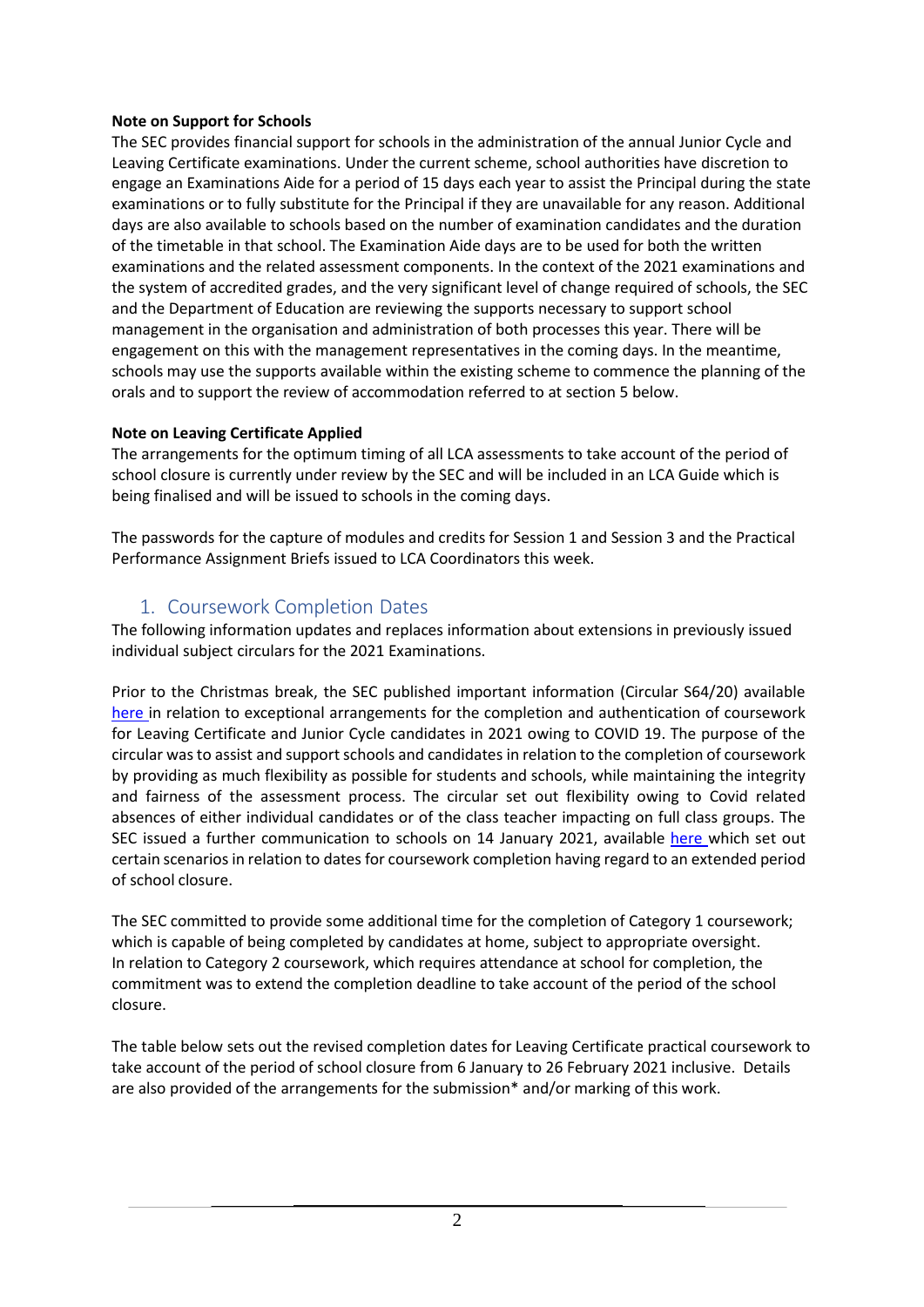| <b>Coursework Leaving</b>                                | Category       | Completion    | <b>Submission/Marking arrangements</b>                                                                                             |
|----------------------------------------------------------|----------------|---------------|------------------------------------------------------------------------------------------------------------------------------------|
| Certificate 2021                                         |                | <b>Date</b>   |                                                                                                                                    |
| <b>Home Economics</b>                                    | $\mathbf{1}$   | Completed     | Already submitted and marked.                                                                                                      |
| <b>LCVP Portfolio of</b><br>Coursework                   | $\mathbf{1}$   | March 12      | To facilitate timely marking of this<br>subject, return by post to SEC<br>immediately following the<br>completion date of March 12 |
| Economics#                                               | $\mathbf{1}$   | March 15      | Retained in school. Printed and<br>returned to SEC together with the<br>written script in June.                                    |
| Design and Communication<br>Graphics                     | 2              | March 19      | Return by post to the SEC during<br>week ending 26 March.                                                                          |
| Physical Education - Physical<br><b>Activity Project</b> | $\overline{2}$ | March 22      | Projects returned to SEC via School<br>Portal during week beginning April<br>12.                                                   |
| History                                                  | $\mathbf{1}$   | April 23      | Retained in school. Returned to SEC<br>together with the written script in<br>June                                                 |
| Geography                                                | $\mathbf{1}$   | April 23      | Retained in school. Returned to SEC<br>together with the written script in<br>June                                                 |
| <b>Religious Education</b>                               | $\mathbf{1}$   | April 23      | Retained in school. Returned to SEC<br>together with the written script in<br>June                                                 |
| Agricultural Science#                                    | $\mathbf{1}$   | April 23      | Retained in school. Printed and<br>returned to SEC together with the<br>written script in June                                     |
| Engineering (project)                                    | $\overline{2}$ | May 7         | Retained in schools for marking                                                                                                    |
| Politics and Society#                                    | $\mathbf{1}$   | May 7         | Retained in school. Printed and<br>returned to SEC together with the<br>written script in June                                     |
| Art                                                      | $\overline{2}$ | May 20        | Retained in schools for marking                                                                                                    |
| Technology                                               | 2              | <b>May 27</b> | Retained in schools for marking                                                                                                    |
| <b>Computer Science</b>                                  | $\overline{2}$ | May 27        | Projects returned to SEC via the<br>School Portal immediately following<br>the completion date of May 27                           |
| <b>Construction Studies</b><br>(project)                 | $\overline{2}$ | <b>May 28</b> | Retained in schools for marking                                                                                                    |
| Home Economics (Textile<br><b>Studies Elective)</b>      | $\overline{2}$ | <b>May 28</b> | Retained in schools for marking                                                                                                    |

\*The SEC will issue further guidance to schools on the requirements for each subject prior to the closing date(s) for submission.

# Practical coursework in these subjects must be returned in hard copy together with the written script and not through the School Portal as previously notified.

#### **Covid Related Interruptions to Learning (Not related to closure of Schools Buildings).**

The arrangements in Circular S64/20 due to interruptions to learning related to COVID 19 still stand and will remain in place now that schools have reopened. School authorities continue to have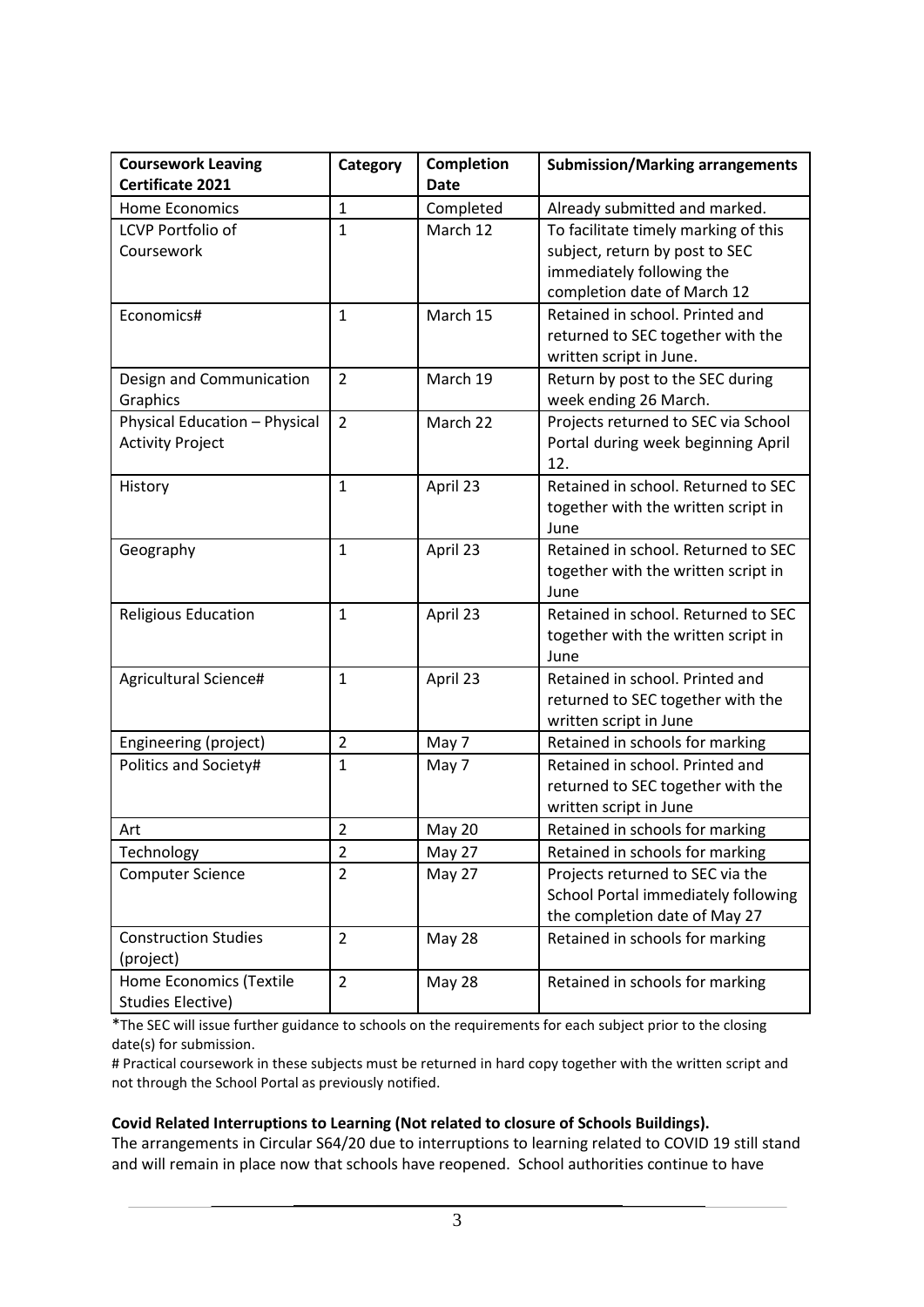flexibility in this regard. There is no change to the exceptional provision made for exemptions from coursework for students under the Adapted Education Provision and applications can be made to the SEC for these noting that this application date is being extended to 26 March 2021.

Queries related to practical coursework should be directed by email to [practicals@examinations.ie](mailto:practicals@examinations.ie) or by phone to 090 644 2867.

# 2. Orals, Practical Skills Tests and Music

### Oral Examinations

Oral examinations in Gaeilge and the Modern Foreign Languages will be arranged by schools during the Easter period and shortly after, outside of tuition time and subject to public health advice. Tests should be undertaken in school by a teacher of the school wherever possible. There will also be flexibility to source a teacher locally, should the need arise. The tests will be conducted by the locally appointed teacher, recorded and returned to the SEC for marking.

Following the closure of the portal and the validation of the data, the SEC will provide schools with details of candidates who indicate that they will be sitting the examinations in subjects with oral components. However, the timing of the availability of this data is such that schools should engage with their own students about their intentions in order to plan for the oral tests.

To facilitate the orderly conduct of the marking, the tests must be held between 26 March and 15 April. Noting that the SEC will not be involved in the delivery of the tests in schools, or in the identification of teachers for this work, guidance on the conduct of these tests will be provided by the SEC no later than 15 March.

## Practical Performance Test in Music

The Practical Performance Test in Music is planned to take place in the second week of the Easter holiday. The tests will be conducted by examiners appointed by the SEC. Running the tests outside of the school term means that there will be fewer personnel and students in the school and more space will be available for ensuring physical distancing between the candidate and the examiner. Further details on the arrangements for the tests will be provided as soon as possible, based on the public health advice.

## Components Not Proceeding on Public Health Grounds.

It will not be possible to proceed with the day-practical examinations in Construction Studies and Engineering given public health considerations. Candidates who sit the examinations in these subjects will be resulted on the written and practical coursework components with the marks for the practical skills tests reallocated to the practical coursework.

It will not be possible to proceed with the Performance Assessment in Physical Education, given public health considerations. Candidates who sit the examinations in this subject will be resulted on the written and physical activity project components with the marks for the performance assessment reallocated to the physical activity project.

# 3. Timetables 2021

The timetables for the written Leaving Certificate and Leaving Certificate Applied examinations in June have been published and are availabl[e here.](https://www.examinations.ie/?l=en&mc=ex&sc=tt) Schools are asked to arrange for local printing and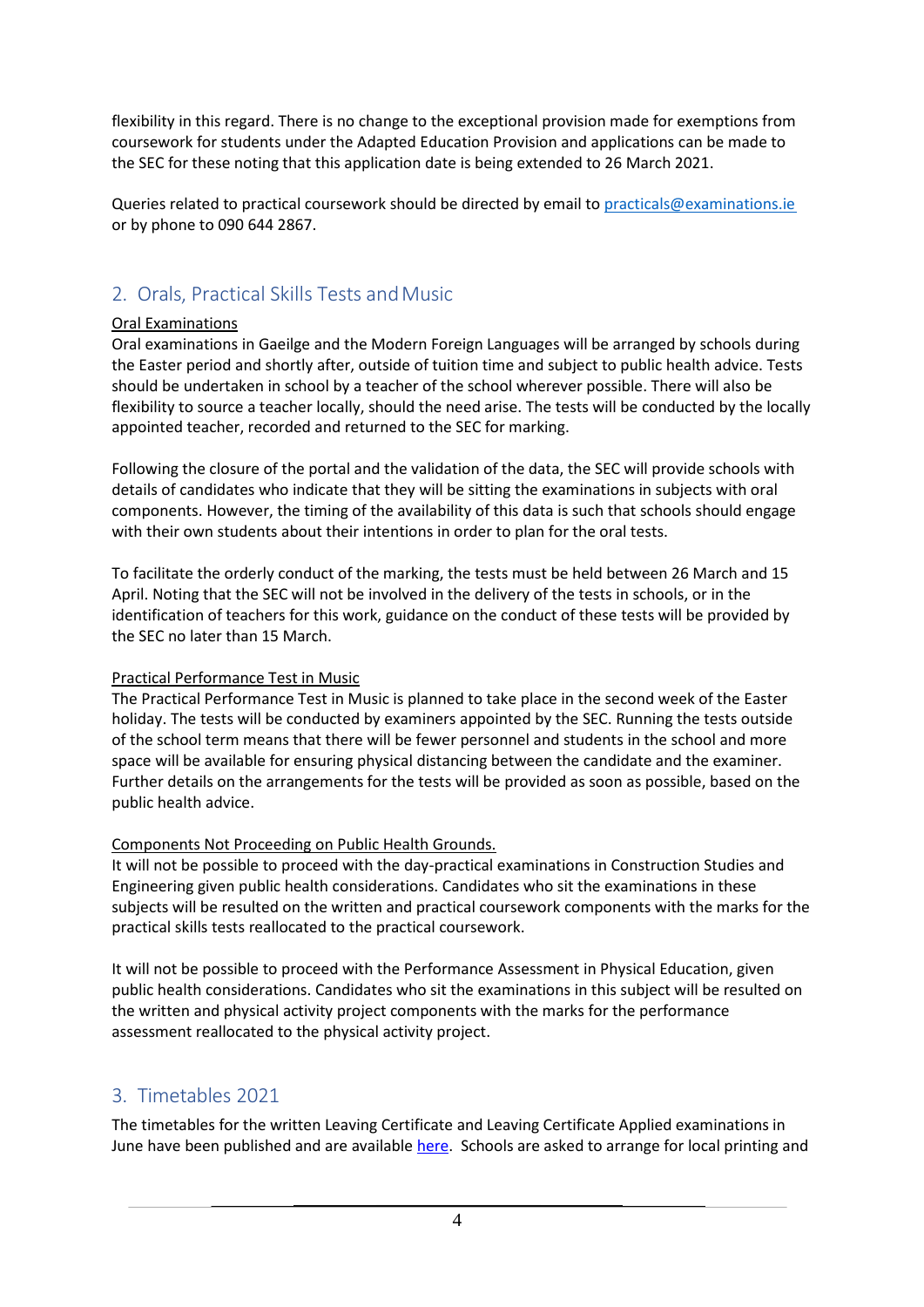display of the timetables in schools. The SEC will provide printed timetables to examination superintendents for display in examination centres in due course.

The following tests will take place in May with the exact date yet to be announced; LCVP Links Modules written examination; LC Computer Science final examination and LCA Information Technology (Specialism) examination.

# 4. Candidate Entries 2021 and Candidate Self Service Portal

For 2021, the SEC has, as part of its digital strategy, introduced a facility to allow school-based Leaving Certificate candidates to confirm their subject and level entry details replacing the E7 individual candidate entry forms. The Candidate Self Service Portal (CSSP) will open for this purpose on Wednesday 10 March at 12 noon and will remain open until 6 pm on Tuesday 16 March. For candidates attending recognised schools, the portal will be pre-populated with the data entered by schools through the PPOD October returns process. This means that only those subjects which candidates have been studying in schools will be displayed on the portal. In line with the normal E7 process, candidates will be able to add any subjects that they are studying outside of school or withdraw from subjects. Candidates will also be able to indicate whether they want to take the examinations, or to receive SEC Accredited Grades, or both.

External candidates, those who entered for the examinations directly with the SEC prior to the closing date of 12 February 2021, will be asked to confirm their levels, based on the information already provided by them to the SEC, through the Candidate Portal and to make their selection of examinations, Accredited Grades or both on a subject-by-subject basis.

Further details concerning arrangements for students attending recognised schools but studying subjects out of school and students studying entirely outside of schools will be available shortly. It should be noted that in both cases, for reasons of equity and fairness these students will need to be able to provide substantial evidence of their learning to be eligible for consideration for Accredited Grades.

## Selection of Levels

It is extremely important at this stage that schools engage with candidates regarding their selection of their level in each subject. We know from the data that we have received from the October returns process that the numbers of candidates at Higher Level in most subjects exceeds what we would typically expect to see at this time. In Mathematics and Irish, the numbers entered for Foundation Level are significantly lower than would be expected. Candidates should be advised by their teachers to select the level at which they are currently studying each subject. SEC will use this information for planning purposes. We will also provide this information to schools through a turnaround document for review.

Candidates will have a further opportunity at the end of April/early May to confirm their levels in each subject. At that time, candidates can also withdraw their intention to take the written examination but they will not be able to indicate their intention to sit examinations after the 16 March 2021.

The level selected by candidates at the end of April/early May will be an absolutely final decision when it comes to the level – Higher, Ordinary or Foundation – in which they will receive their accredited grade in each subject. As teachers will then be in the estimation process, candidates (or schools) will not be permitted to change levels for the purpose of the accredited grades process after thattime.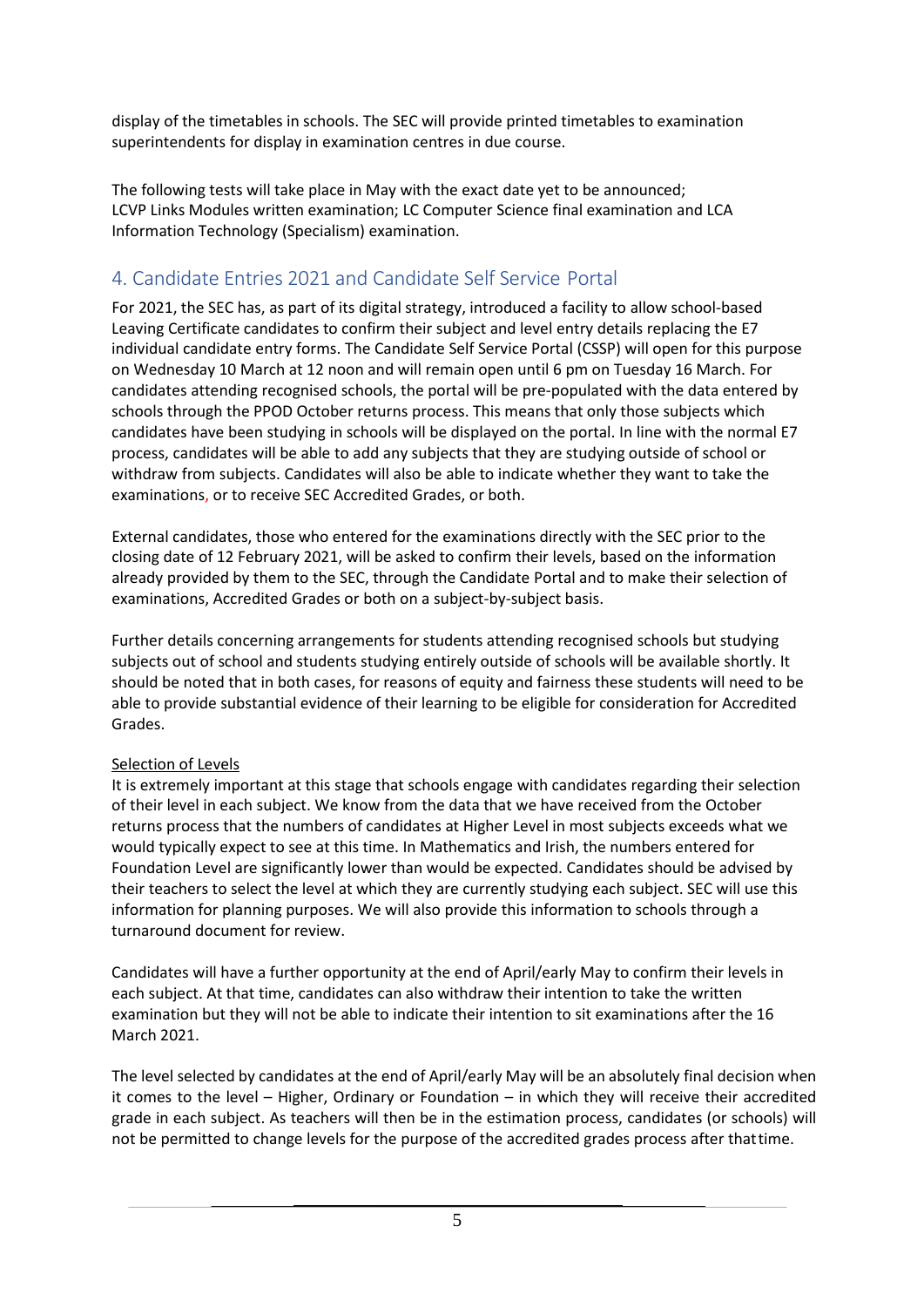Candidates opting to sit the examinations will be permitted to change their levels in respect of the written examinations on the day of the examination, as they are in a normal year.

## Candidate Numbers and Matrix

Before using the Candidate Portal for the first time, candidates will be asked to create their own account and will need their examination number for this process. A matrix of Leaving Certificate candidate entries, showing the subject and level selections for each candidate, has issued to schools this week together with a set of self-adhesive labels, showing each **Candidate's Name, Date of Birth and Examination Number.** When you receive this mailing, you are asked to;

- o Distribute the labels to each candidate
- o Use the level selection on the matrix to consider whether the candidate is entered at the correct level and engage with candidates as required
- o Check whether any candidate in the school in not on the matrix or whether any candidate appears on the matrix who has left the school. Such changes must be notified by email t[o entries@examinations.ie](mailto:entries@examinations.ie) **no later than Monday 8 March2021.**

To access the portal candidates will need their Personal Identification Number as part of the verification process. For most candidates this will be the first four digits of their PPSN. As not all candidates have a PPSN recorded, we will be contacting some schools by email later this week in relation to any candidates for whom we do not have a PPSN. Schools will be asked to provide the PPSN details so that we can arrange for the candidates to have access to the portal when it opens.

Queries related to Entries should be directed to [entries@examinations.ie o](mailto:entries@examinations.ie)r by phone to 090 644 2702.

# 5. Establishment of Examination Centres

With Covid 19 regulations in force, revised arrangements for Leaving Certificate and Leaving Certificate Applied (Year 2) examination centres are required in schools in order that candidates can take their examinations safely. The normal Leaving Certificate centre assignment arrangements are no longer appropriate and we are now asking schools to review their accommodation in line with the following rubrics and supply us with details of the rooms that will be used as examination centres and the number of candidates that can be assigned to each room. We will then use this information in order to assign candidates to these centres. The SEC will be providing more details to schools in due course about the safe conduct of the examinations in compliance with the public health requirements. For now, we critically require the centre information to be provided **no later than Friday 12 March 2021.**

We are asking schools to assess their physical space in order to complete the Centre Accommodation Form (Form Cen 1) which is provided at the Appendix and which can also be downloaded [here](https://www.examinations.ie/schools/EN-1014-85276598.pdf) Please complete the form by ensuring that you assign the centres based on the total cohort of Leaving Certificate candidates entered for the examinations (i.e. the entire Leaving Certificate class in your school). The SEC will review the final assignments based on confirmation of examination attendance provided through the candidate portal but for now please provide details of the maximum number of candidates that could attend.

In considering the suitability of the accommodation to be used as examination centres and the number of candidates that can be assigned to each centre, you must have regard to the following;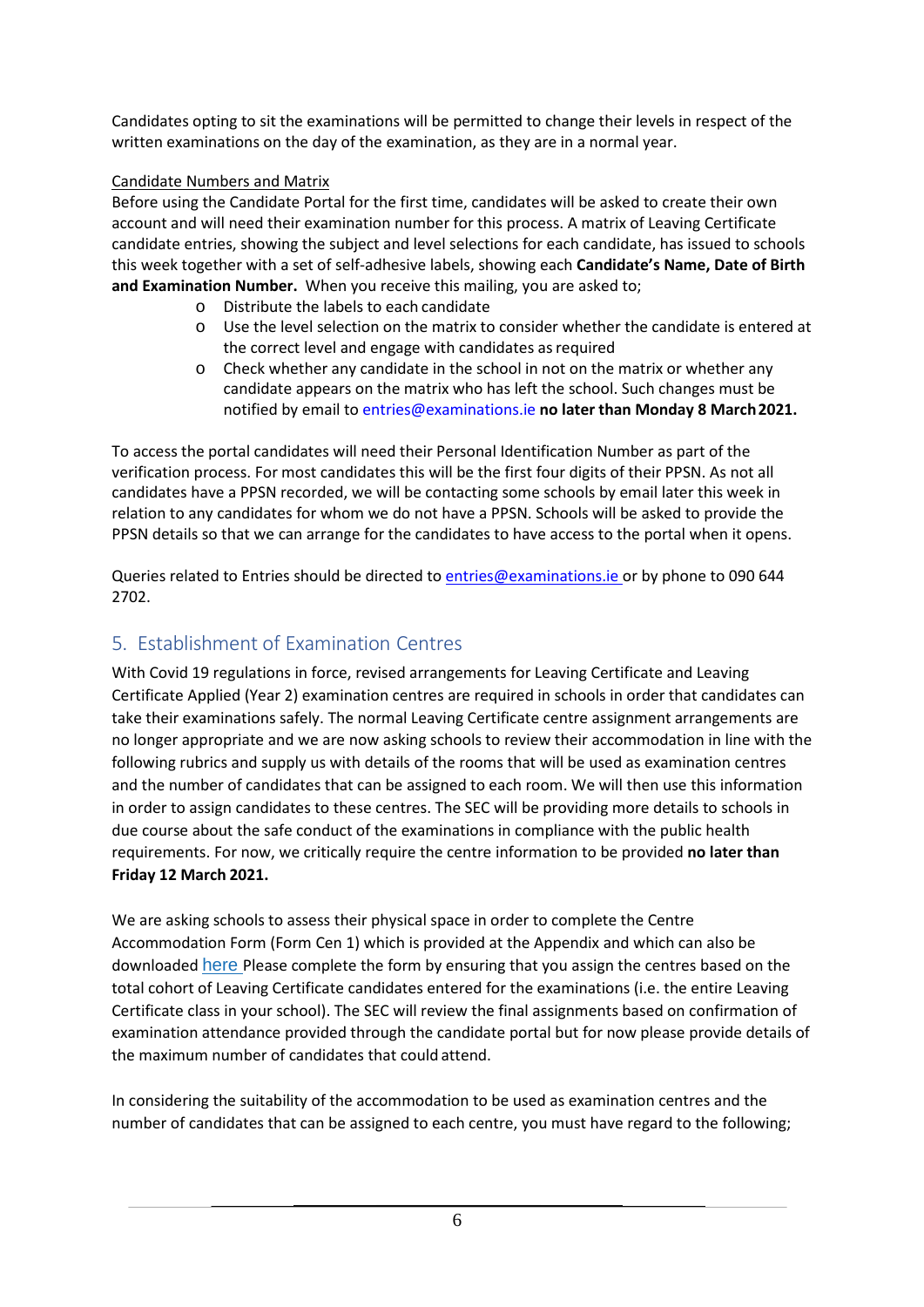- 1. Rooms may only be used as centres provided that they can and will be adequately ventilated.
- 2. Schools will need to undertake their own risk assessments in relation to rooms without windows which can open to assess the suitability of the ventilation arrangements. This includes internal rooms; including those withskylights.
- 3. In assessing the suitability of rooms and in the context of ensuring that all rooms are appropriately ventilated, schools will have to have regard to the impact of likely environmental noise (e.g. grass-cutting, traffic and building noise, etc.) at the time that the examinations are being held.
- 4. As centres will not be consolidated as in other years, the room must be available for the duration of the examinations in the school.
- 5. Schools are asked to consider, as far as practicable, maintaining each centre as a pod for the duration of the examinations in each centre; that is, the candidates in the centre from the first day of the examinations stay in that group until the last day and avoid interaction with other groups.
- 6. Where it is not practicable for pod cohesion to be maintained for the duration of examinations in a centre, (e.g. space constraints; availability of personnel; mixed levels in a centre (which will impact on the aural test for candidates taking Foundation Level Irish) sound quality for the aural tests, etc.) schools will be asked to develop controlled arrangements to provide for these situations similar to the arrangements which apply in schools when students have to move to rooms with specialised facilities or equipment.
- 7. 2m physical distance; for each candidate there must be clearance of at least 2m between them and the next candidate (front, back, and side to side) and from the superintendent's station. In a standard  $49m<sup>2</sup>$  classroom, the maximum density is 10 candidates plus the superintendent.
- 8. Multiple centres may be located in school gyms, and other large areas (e.g. gyms, libraries, central areas, etc.) subject to the distancing rule at 2 above and an overall centre density rule of no more than 50% of the numbers possible in that room if applying 2m distance per candidate. For example, in a gym of  $594m<sup>2</sup>$  a maximum of 72 candidates and superintendents in no more than three centres of 23 candidates and one superintendent in each centre. The centres must be separated from each other by a valley of at least 4 metres.
- 9. Please consider your overall accommodation requirements for both main and special examination centres before nominating the rooms you will use as main centres. Note; all candidates must be assigned to a main examination centre.

These arrangements are likely to mean using a lot more of the school footprint to host the written examinations in June in order to ensure that students have sufficient space. Every effort should be made to use the accommodation in the school by using rooms as efficiently and as safely as possible. The use of accommodation outside of the school should be avoided as this gives rise to security concerns due to the movement of examination papers. It can also have consequences for the orderly and timely delivery of the examinations in the school. The SEC will not provide funding for the hire of halls or additional space.

### In completing the CEN 1 form please:

1. Complete the school name and roll number on each formused.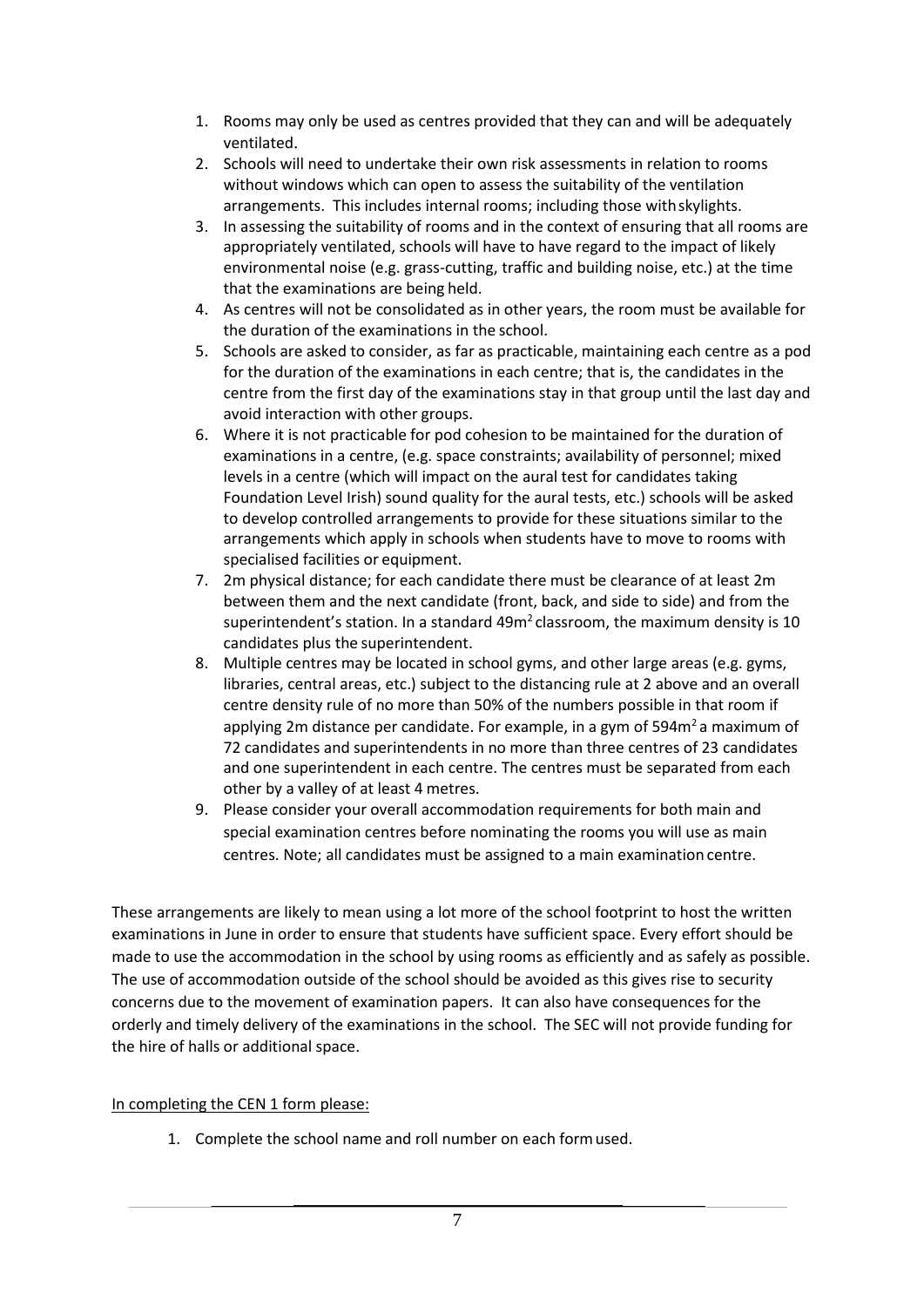- 2. State the maximum capacity of each room by reference to the rubrics set out above in points 7 and 8.
- 3. Include the name/number of the room we do not require the measurements but you are asked to confirm that each room to be used as a centre meets the safe distance requirements and can accommodate the number of candidates assigned to it.
- 4. Indicate whether the room will be used as a Leaving Certificate or a Leaving Certificate Applied (Year 2) centre opposite the accommodation details.
- 5. Furnish details of any VTOS candidates due to take examinations in yourschool
- 6. Indicate any requirements for all-Irish centres and provide list of candidate numbers for these centres. (We need this to appoint Irish speaking superintendents.)

Please complete as many forms as are required to detail the accommodation requirements for the total Leaving Certificate cohort in the school. Completed and signed forms should be scanned and returned by email t[o centres@examinations.ie](mailto:centres@examinations.ie) **on or before 12 March 2021**. Please include the school roll number in the subject line and the School Name, Roll number and the Contact Person for accommodation issues in the body of the email.

All schools are required to complete and return the centre details on or before the 12 March. Candidates will be assigned to centres on the basis of the information provided. Any delays in returning this form or the provision of inaccurate information can lead to accommodation problems for the Leaving Certificate candidates in your school. We appreciate that this is a tight timeframe but this is necessary in order to conduct the process of assigning candidates to centres to ensure the orderly conduct of the examinations.

Any queries on examination accommodation arrangements can be directed to [centres@examinations.ie](mailto:centres@examinations.ie) or by phone to 090-644 2793 or 644 2788.

## Custody of the Examination Paper Boxes

The SEC is aware that a small number of schools have relied on the local Garda Station to ensure the safe custody of the examination paper boxes for the period of the examinations. Due to Covid these arrangements may not be possible this year. We will contact these schools in due course to review alternative arrangements.

# 6. RACE Scheme

The Leaving Certificate late RACE application form (RA3) for the 2021 examinations is available on our websit[e www.examinations.ie.](http://www.examinations.ie/) The closing date for the late application process is 9 April 2021. The late application process requires the school to explain why a late application is being made.

School authorities should take particular care to ensure that requests for special examination centres are not made on foot of *concerns* about Covid. The objective of the SEC and school authorities is to ensure that all candidates are able to take their examinations safely. We can achieve this by establishing examination centres in line with the public health guidance and by taking all necessary precautions.

The SEC continues to process applications that were made by the original pre-December closing date. Most decisions have now issued but some have been returned to schools for completion and/or further information. Any forms returned to schools must be returned to the SEC at the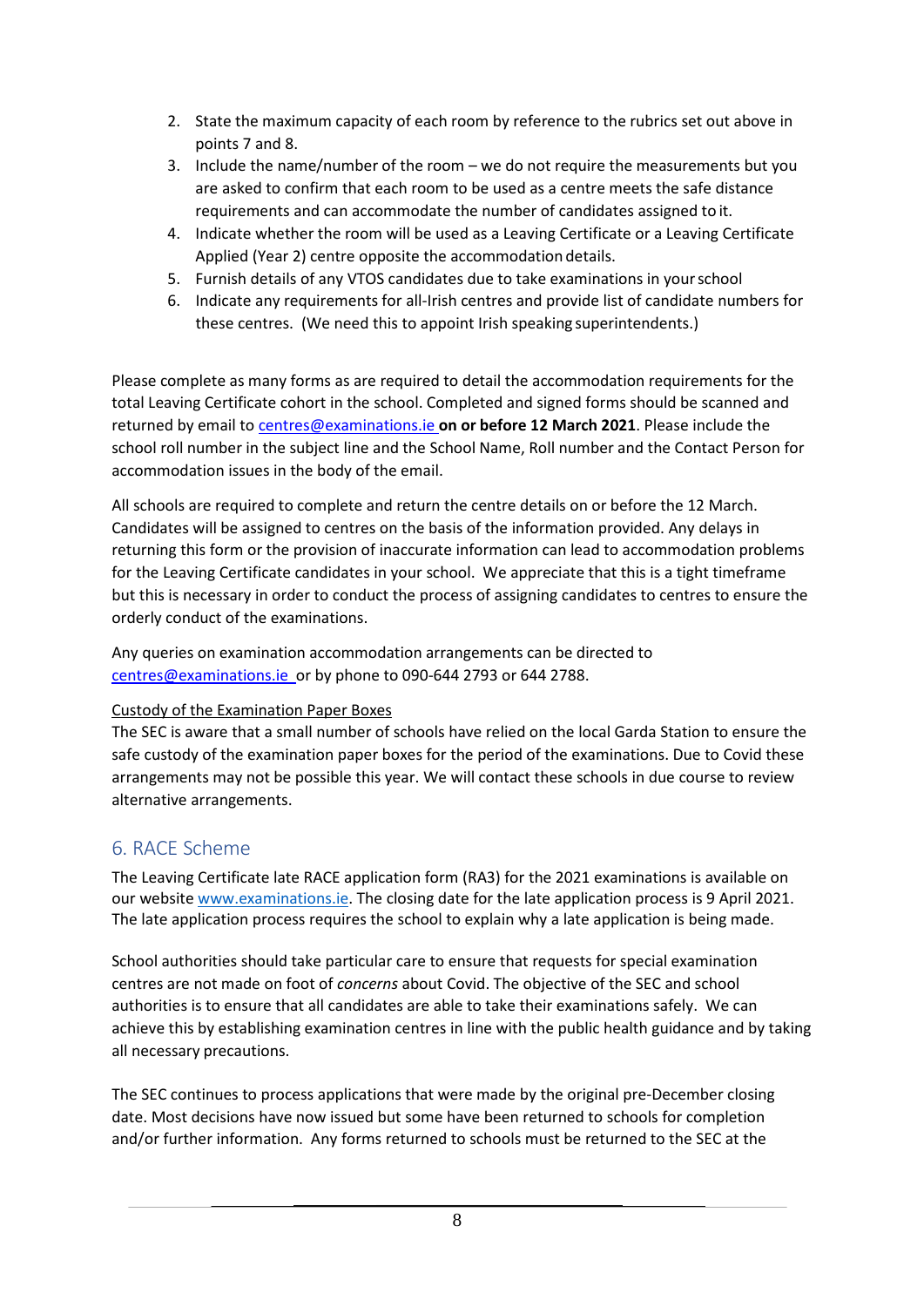earliest opportunity and in any event before 9 April 2021. Any forms received after this date will be rejected.

After the late application closing date, the only applications that will be accepted are those relating to true emergencies, i.e. injuries or similar emergencies arising close to or during the period of the written examinations (e.g. broken bone or medical emergency).

### Candidates unable to take their examinations

Some students may be at very high-risk from COVID-19; some students may be required to selfisolate and/or restrict their movements for all or part of the period of the examinations; or they may have a bereavement or other medically certified illness which prevents them from sitting the examinations. Unlike in 2019, when there was an alternative sitting of the examinations for candidates who were bereaved, there will be one sitting of the 2021 Leaving Certificate. Any candidate unable to take their examinations as scheduled, for any of these reasons, will receive Accredited Grades (whether or not they have opted for Accredited Grades).

### Junior Cycle RACE Applications

The Government has announced that the Junior Cycle examinations will not be run in 2021.

The original closing date for Junior Cycle RACE applications is being extended until 9 April. Schools should continue to submit Junior Cycle applications noting that the SEC will not be issuing decisions on these applications within the current school year. The SEC will process all Junior Cycle RACE applications submitted before 9 April 2021 at a later date. Decisions on Junior Cycle applications, when issued, will advise of the arrangements that can be put in place for Leaving Certificate noting that this will be subject to a reactivation application in due course.

School authorities may, based on the application made to the SEC, choose to provide the accommodations sought to the candidate in any school-based assessment noting that this does not confer any expectation that the same accommodations will be sanctioned by the SEC. However, providing accommodations which are based on a candidate's normal way of working in the classroom should avoid any issues in this regard.

### Bilingual Dictionaries

The arrangements for the provision of Bilingual Dictionaries is set out in Circular S02/21. This circular and application form D21 is availabl[e here](https://www.examinations.ie/?l=en&mc=ca&sc=ra)

Queries related to the RACE Scheme (as detailed above) should be directed to [race@examinations.ie](mailto:race@examinations.ie) or by phone to 090 644 2781.

## 7. Recruitment of Examiners and Superintendents

For the orderly, efficient, and timely conduct of the marking of the certificate examinations, the SEC will be absolutely reliant on teachers applying for contract positions with the SEC this year.

### **Examiners**

During week commencing 1 March 2021, the State Examinations Commission will be rolling out the recruitment of examiners to mark;

- Leaving Certificate and Leaving Certificate Applied written examinations
- Leaving Certificate Oral test recordings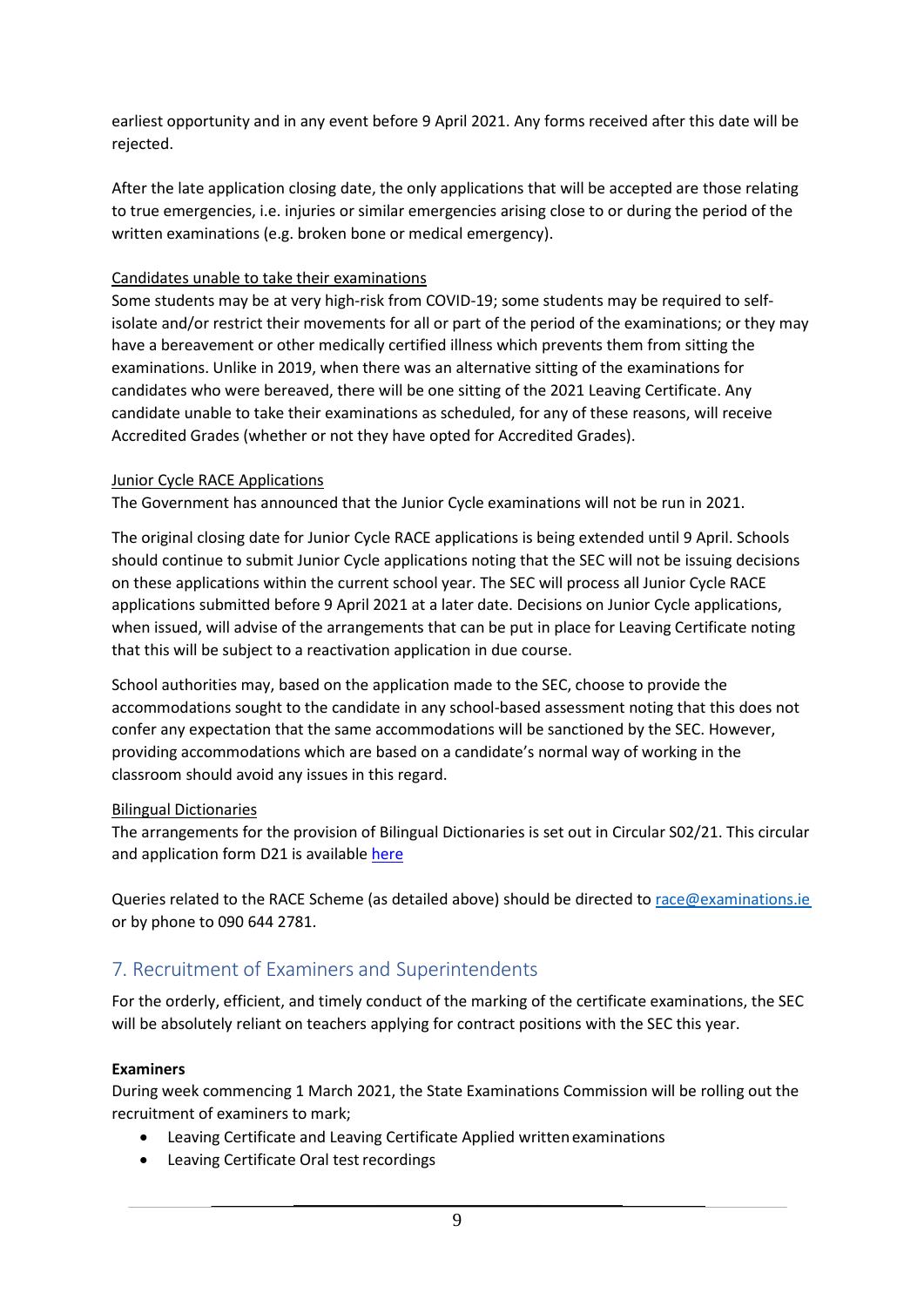• Leaving Certificate practical coursework

and to conduct the practical performance test in Leaving Certificate Music

The SEC will be offering examiner appointments to those who were appointed for 2020 and to those who have satisfactorily undertaken the role most recently. New applications will also be invited.

The most essential requirement for examiners is subject competence and personnel appointed to mark the state examinations must be appropriately qualified. Examiners will be selected on the basis of their academic qualifications, their teaching experience and their examination experience. They are primarily recruited from a pool of experienced serving and retired teachers. The main criterion for suitability is the capacity to mark examinations work with maximum accuracy and efficiency. Examiners receive detailed training and instruction in order to fulfil their role and a support network is available throughout the marking process.

### **Superintending**

In a change to the normal arrangements which apply, the SEC will, for 2021, be contacting all applicants for superintending positions for the 2020 examinations. For this year, the SEC will be asking the 2020 applicants whether they wish to have their application carried forward for consideration for the 2021 examinations. While priority in appointment will be given to those who applied in 2020 there may be an opportunity for new superintendent applications to be made to the SEC. All 2020 applicants will receive an initial email this week.

Details of recruitment activities for the 2021 Leaving Certificate will be notified to schools and updated in the Recruitment Section of the SEC's website.

We greatly appreciate the co-operation and assistance of school authorities in ensuring appropriate actions are taken on foot of this circular and that the information is brought to the attention of school management, teachers, students and parents at the earliest opportunity.

- 1. Queries related to practical coursework should be directed by email to [practicals@examinations.ie o](mailto:practicals@examinations.ie)r by phone to 090 644 2867.
- 2. Queries related to Entries should be directed t[o entries@examinations.ie o](mailto:entries@examinations.ie)r by phone to 090 644 2702.
- 3. Completed and signed forms Cen1 Accommodation form should be scanned and returned by email t[o centres@examinations.ie A](mailto:centres@examinations.ie)ny queries on examination accommodation arrangements can be directed to [centres@examinations.ie](mailto:centres@examinations.ie) or by phone to 090-644 2793 or 644 2788.
- 4. Queries related to the RACE Scheme should be directed t[o race@examinations.ie o](mailto:race@examinations.ie)r by phone to 090 644 2781.

Contact details for other areas of the SEC are available in the Contacts Section on [www.examinations.ie.](http://www.examinations.ie/)

Thank you for your attention to these important matters.

Andrea Feeney Chief Executive Officer March 2021